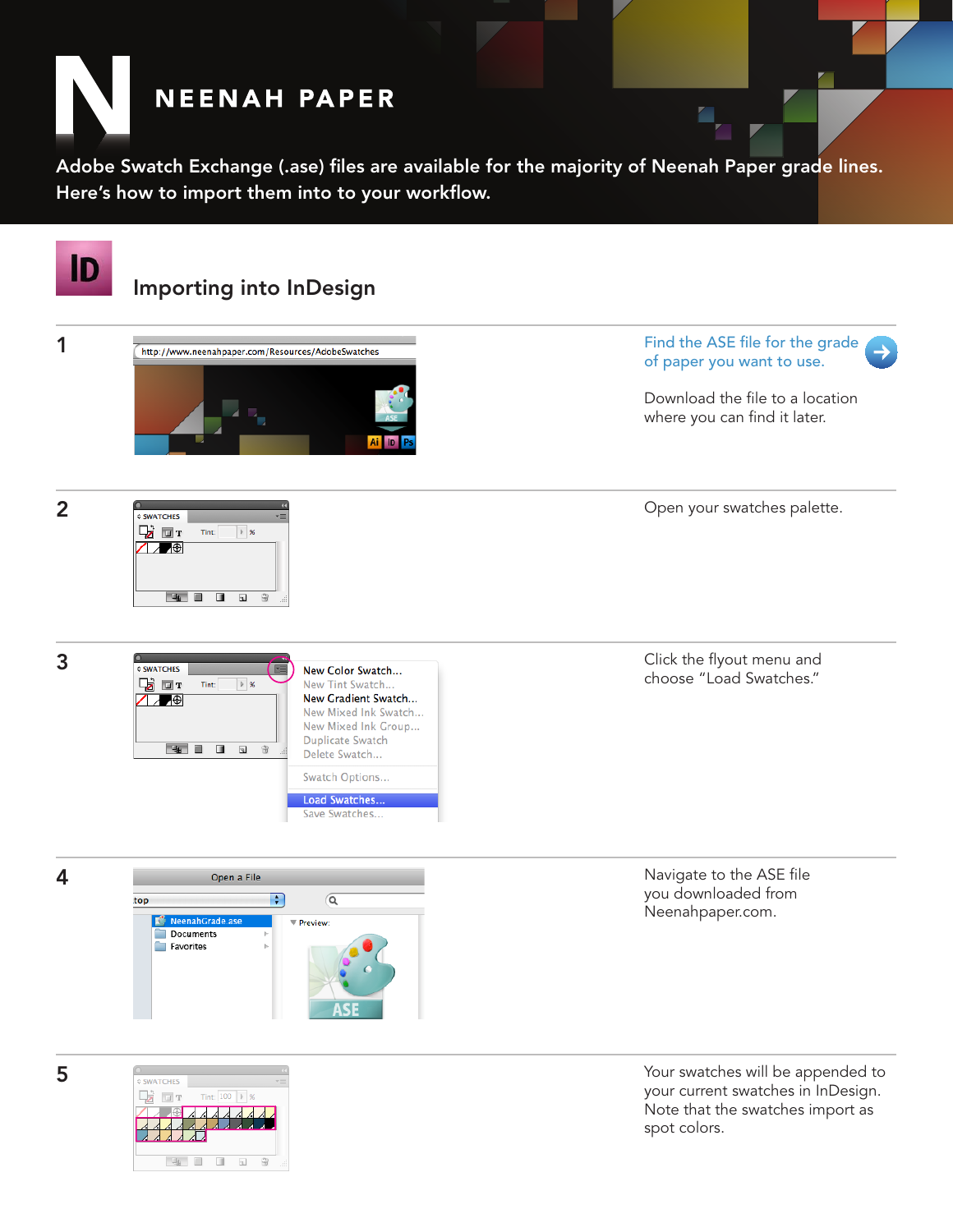

Adobe Swatch Exchange (.ase) files are available for the majority of Neenah Paper grade lines. Here's how to import them into to your workflow.



**CLASSIC LAID** 8887  $\overline{\mathbf{x}}$ 

5

Your swatches will open up in a new swatch palette.

As you use the swatch from this new palette they will automatically be added to the document swatches.